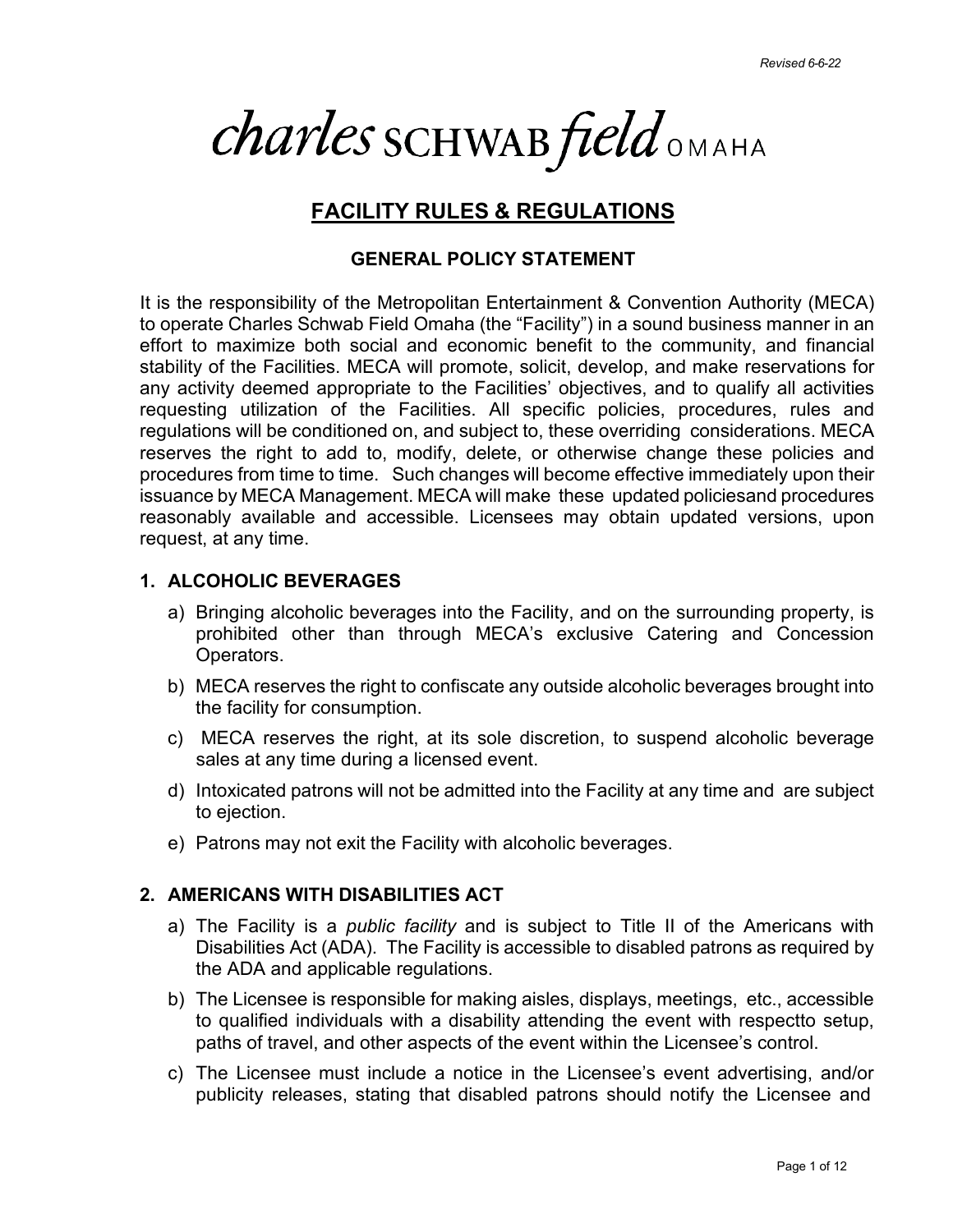MECA at least one week prior to the Licensee's event should a reasonable accommodation be needed.

- d) MECA will use its best efforts to assist the Licensee in identifying local providers of temporary auxiliary aids and services, although the Licensee will remain ultimately responsible for identifying and contracting with such providers.
- e) If the Licensee fails to arrange for a reasonably requested temporary auxiliary aid or service, MECA management shall have the right, but not the obligation, to provide or arrange for such temporary auxiliary aid or service and the Licensee must reimburse MECA the cost of providing and arranging for such temporary auxiliary aid or service as determined by MECA.

## **3. ANIMALS OR PETS**

- a) Except for service animals and animals used as part of a MECA approved exhibit or activity, no animals or pets are permitted in the Facility.
- b) Approved animals in the Facility must be on a leash, in a pen or under similar control. The Licensee assumes full responsibility for any approved animal.
- c) Any additional cleaning required within the Facility or the surrounding areas due to an animal exhibit will be at the expense of the Licensee.

## **4. AUDIO / VISUAL**

The Facility provides a preferred audio/visual contractor for audio/visual equipment and operator needs. Audio/visual equipment rates are available upon request.

The video board at the Facility will be shut down for the winter months. Unless approved by the Facility, the video board will not be available during that time.

# **5. CAMERAS AND RECORDING DEVICES**

The permitted use of cameras for still photography varies by event. Professional audio and video recording devices are not permitted into the Facility with the exception of approved media and/or prior approval by management.

#### **6. CASH-FREE VENUE**

The Facility is a cash-free venue. All ticketing, concessions, bars and retail locations require the use of debit, credit or prepaid cards. The Facility is equipped with cash-to-card kiosks to convert cash to a prepaid VISA card that can be used anywhere VISA is accepted (inside and outside the Facility.)

#### **7. CARRY IN ITEMS**

The following items are not permitted into the facility.

- a) Bottles or cans
- b) Outside food or drink (20 oz. or smaller clear plastic bottles will be allowed for water)
- c) Food or drink coolers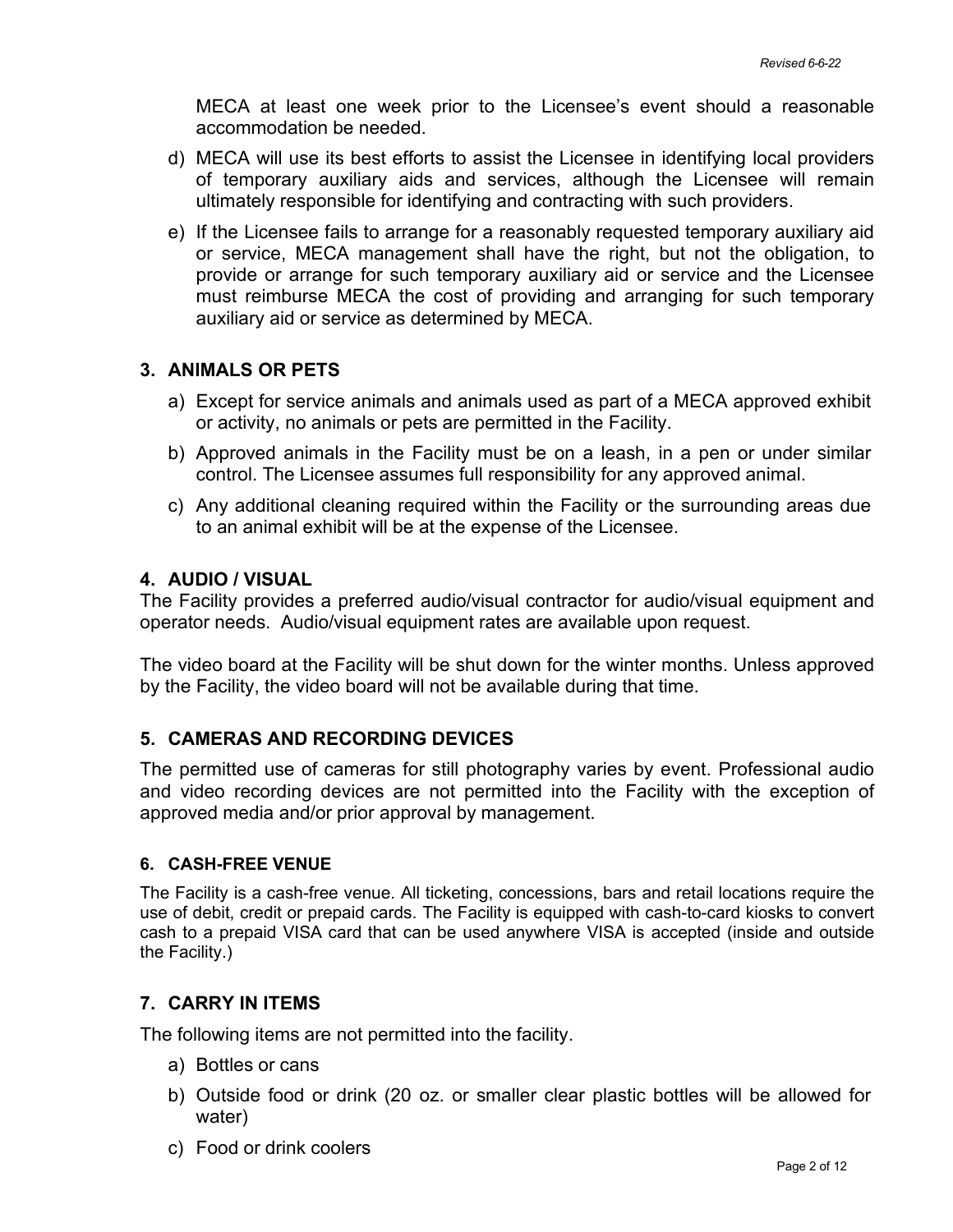- d) Large bags or back packs
- e) Frisbees or beach balls
- f) Large umbrellas
- g) Laser pointers
- h) Noise making devices of any kind (i.e. bells, whistles, horns, etc.)
- i) Fireworks
- j) Illegal drugs and alcohol
- k) Weapons of any kind, including lawfully concealed firearms
- l) Signs or banners without the prior approval of MECA
- m) Hover boards
- n) Drones
- o) Selfie sticks
- p) Any item deemed to challenge public safety

# **8. CBD (CANNABIDIOL)**

Cannabidiol brought into the Facility for sale or distribution must adhere to Nebraska statues. Neb. Rev. Stat. Ann § 28-463 sets that limit as not more than .3% (three-tenths of one percent) tetrahydrocannabinols (THC) by weight. Product must be in the form of a liquid or solid dosage.

# **9. CLUB/SUITE LEVEL POLICIES**

- a) All premium seat holders and their guests must have a ticket for admittance to the club/suite level.
- b) No premium seat holder has the authority to bring guests onto the club/suite level without a ticket.
- c) Premium seat holders are responsible for the actions of their guests.
- d) Premium seat holders and their guests over the age of 21 must have a wristband to purchase and/or consume alcohol.

# **10.CONCESSIONS, CATERING AND MERCHANDISE**

MECA's recognized Catering and Concession Operators shall be the exclusive provider of food and beverage service in the Facility and on the surrounding property, including but not limited to parking Lot C. MECA's Catering and Concession Operators shall retainall revenues received. Any deviation from these exclusive services must be approved in writing by MECA management.

Food and beverage service includes, but is not limited to, the sale of beverages (alcoholic or otherwise), food items and non-event related souvenirs, programs, and novelties.

The Licensee will not be allowed to sell, give away, or distribute samples of any food or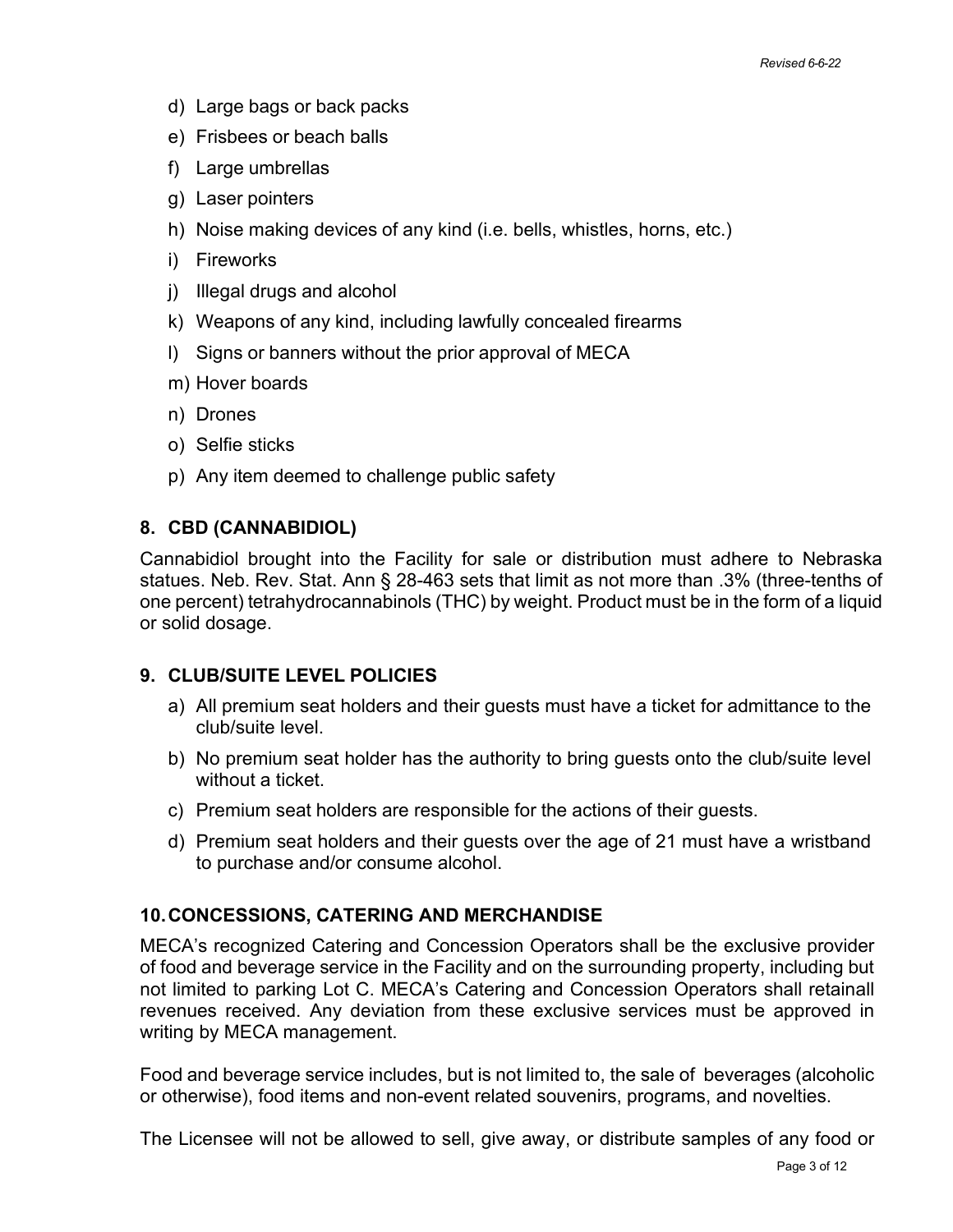beverage items without written permission from the Catering and Concession Operators. Upon agreement of both parties, the Catering and Concession Operators shall issue a Sample Food and Beverage Authorization Agreement. If an agreement is issued and the approved location for the sampling is within a carpeted area of the Facility, the Licensee is responsible for ensuring that the Facility carpet is protected (for example, by plastic or remnant carpet under the vendor). Additionally, Licensee is responsible for ensuring that all cooking devices meet the regulations outlined below in the HAZARDOUS MATERIALS section.

The Licensee will not be allowed to sell the rights for food and beverage service or authorize samples within the Facility to a third party without the prior written permission from the Catering and Concession Operators. Food and beverage service includes the sale or sampling of any food or beverage items that, by their nature, lend themselves to consumption on property. If such sales or sampling by a third party is approved, such third party will be required to sign an agreement with the Catering and Concession Operators and provide the required insurance coverage no later than thirty (30) daysprior to the start of the event.

No food or beverage will be allowed to be brought into the Facility by any individuals, including attendees, participants, exhibitors, or employees, subcontractors, or representatives of Licensee, without written permission from MECA.

# **11.ELEVATORS**

- a) All equipment shall be transported utilizing the freight elevator. (10,000 lbs. maximum)
- b) Under no circumstances are public passenger elevators to be used for transporting equipment or exhibit materials.

#### **12. EQUIPMENT RENTAL**

- a) Rental equipment and rates are available upon request.
- b) All MECA equipment will be operated and set up by authorized MECA personnel.
- c) Tables, chairs, risers, etc., in excess of rental agreement will be made available at applicable rates and inventory limits.
- d) A labor charge will be assessed for any room or area changeover after the initial room or area setup.

# **13. EVENT PERSONNEL**

- a) All event personnel, such as teams, event and services contractor staff, temporary help, and other workers affiliated with an event held within the Facility must enter and exit by way of the security entrance or by way of the MECA designated "event entrance".
- b) All event personnel working in the Facility must display MECA-approved identifying credentials or badge.
- c) Restricted areas of the Facility labeled "Authorized Personnel Only" are restricted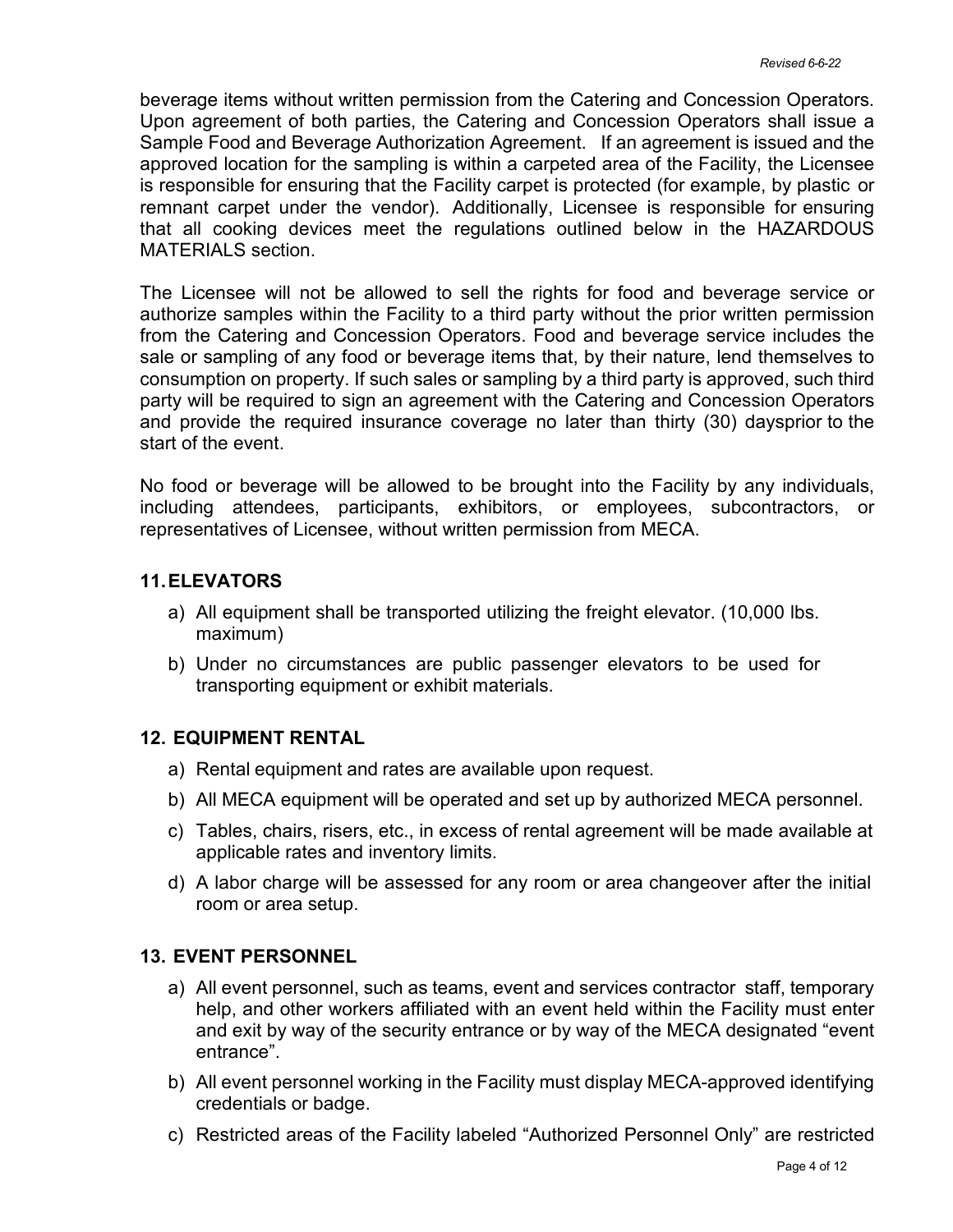to all persons except those authorized by MECA.

d) Event managers and service contractors are responsible for the conduct of their personnel and subcontractors and for any damages caused by such personnel while in the Facility. Loud or profane language and disorderly conduct is not permitted at any time. MECA reserves the right, at its sole discretion, to remove individuals who create a nuisance or violate established policies or procedures.

# **14.EXCLUSIVE SERVICES**

MECA will be the exclusive provider of the following services within the Facility. Rates for exclusive services and labor are available upon request.

- Food and beverage
- Telecommunications service (telephone, internet, etc.)
- Event staff (ushers, badge checkers, crowd managers, uniformed police officers, ticket sellers, ticket takers, grounds crew, score/video board)
- Utility services, including electric, telephone, internet, water and HVAC)
- Maintenance (for the set-up/tear-down of MECA equipment and general facility housekeeping)
- Medical/first aid
- Rigging services
- Parking/Stagehands (see your Event Coordinator regarding stagehand needs.)

# **15. EXTERIOR DOORS**

Under no circumstances may exterior door(s) be propped open or altered in any way.

# **16. FIRE and SAFETY REGULATIONS**

- a) Event plans must be submitted to MECA for review in accordance with the date set forth in Exhibit A of the License Agreement. MECA will have them approved by the City of Omaha Fire Inspections Department, if applicable.
- b) All Event plans must have the following information clearly indicated:
	- Name and date(s) of event
	- Name of area(s) to be used
	- Location of all exits
	- Location and dimensions of entrance headers or kiosks
- c) Guidelines for acceptable event plans are as follows:
	- All fire hoses and extinguisher cabinets must be visible at all times
	- All electrical panels must be accessible at all times
	- All permanent concession stand areas on the concourse must have a minimum 30' x 25' clearance at all times
	- All points of ingress and egress must have a minimum of twenty (20) feet clear space on all sides
- d) No portion of the sidewalks, entries, passageways, doors, aisles, elevators,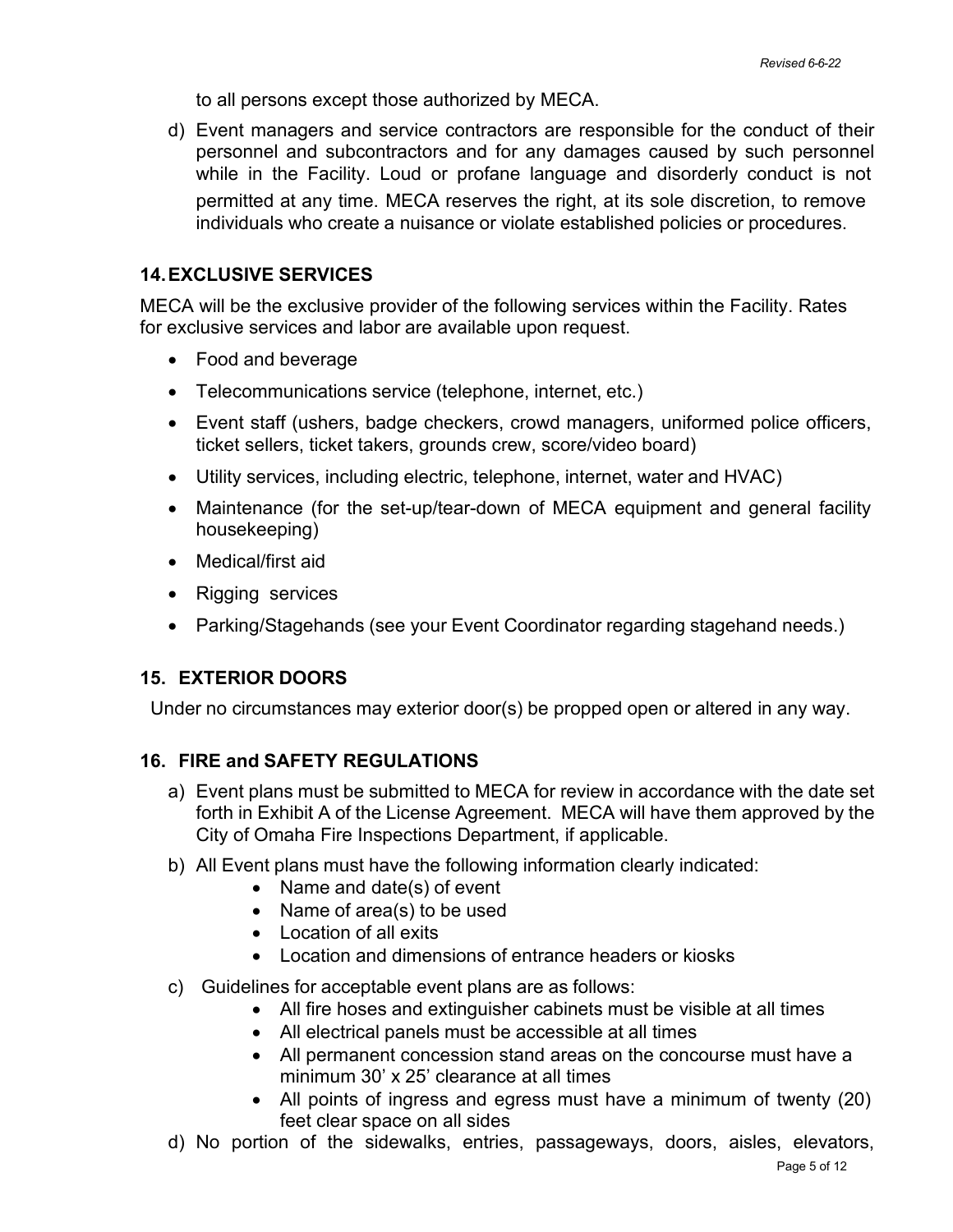vestibules, or ways of access to the public utilities of the Facility will be permitted to be obstructed or used for any purpose other than ingress and egress, nor will any windows, ventilators, or lighting fixtures be obstructed.

- e) The use of public areas (lobbies, hallways, etc.) for event activities or displays must be approved by MECA. If approved, floor plans for those areas must be submitted for review in accordance with the date set forth in Exhibit A of the License Agreement.
- f) MECA personnel will review the proposed plan for general conformance to the License Agreement and the Facility Rules and Regulations. Licensee will provide any additional planning information MECA requests for its review of plans. MECA may be required to make changes in Licensee's proposed plans to attain the safe and orderly operation of the Facility, compliance with the License Agreement and the Facility Rules and Regulations, and coordination of the use of common areas by Licensee and other users. The Licensee may not make material changes to its proposed plans submitted to MECA without MECA's prior written consent. The Licensee shall conduct its event in the Facility in substantial compliance with the plans approved by MECA.

#### **17.FIREARMS AND WEAPONS**

MECA prohibits all weapons and objects resembling weapons from being brought into the Facility. MECA may prohibit admittance, or require removal, of a person possessing any type of weapon, fake weapon, or object resembling a weapon. This includes but is not limited to handguns, rifles, knives, straight edge razors, brass knuckles, swords, dangerous ordnance, Tasers, and all other categories of weapons, whether such items are real or replica weapons. This includes permit holders possessing or carrying lawfully concealed weapons in or around the Facility. Weapons cannot be checked into Security or Guest Services.

Unless authorized by law, violation of this prohibition is a criminal offense.

The sole exception to this policy is the display of such weapons or objects resembling weapons within an exhibit. In those occasions, MECA's written approval is required 30 days prior to the event.

#### **18.FOUL BALLS/HOME RUN BALLS**

Guests are welcome to keep any foul ball or home run ball hit into the stands as long as they do not interfere with the safety and comfort of others. Fans are prohibited from throwing any object onto the field or interfering with the ball in play; offenders will face immediate ejection from Charles Schwab Field Omaha. Guests should stay alert at all times for bats and balls that could land in the seating areas.

#### **19. FREIGHT OR SHIPMENT OF MATERIALS**

a) MECA will not accept any freight shipments prior to the License Agreement movein/setup date(s), unless approved in writing by MECA. If any freight arrives at MECA managed facilities prior to the event move-in day the shipment may be refused or transferred to MECA's preferred shipping company and the shipper will incur storage and delivery fees at their standard charge rates. Contact information for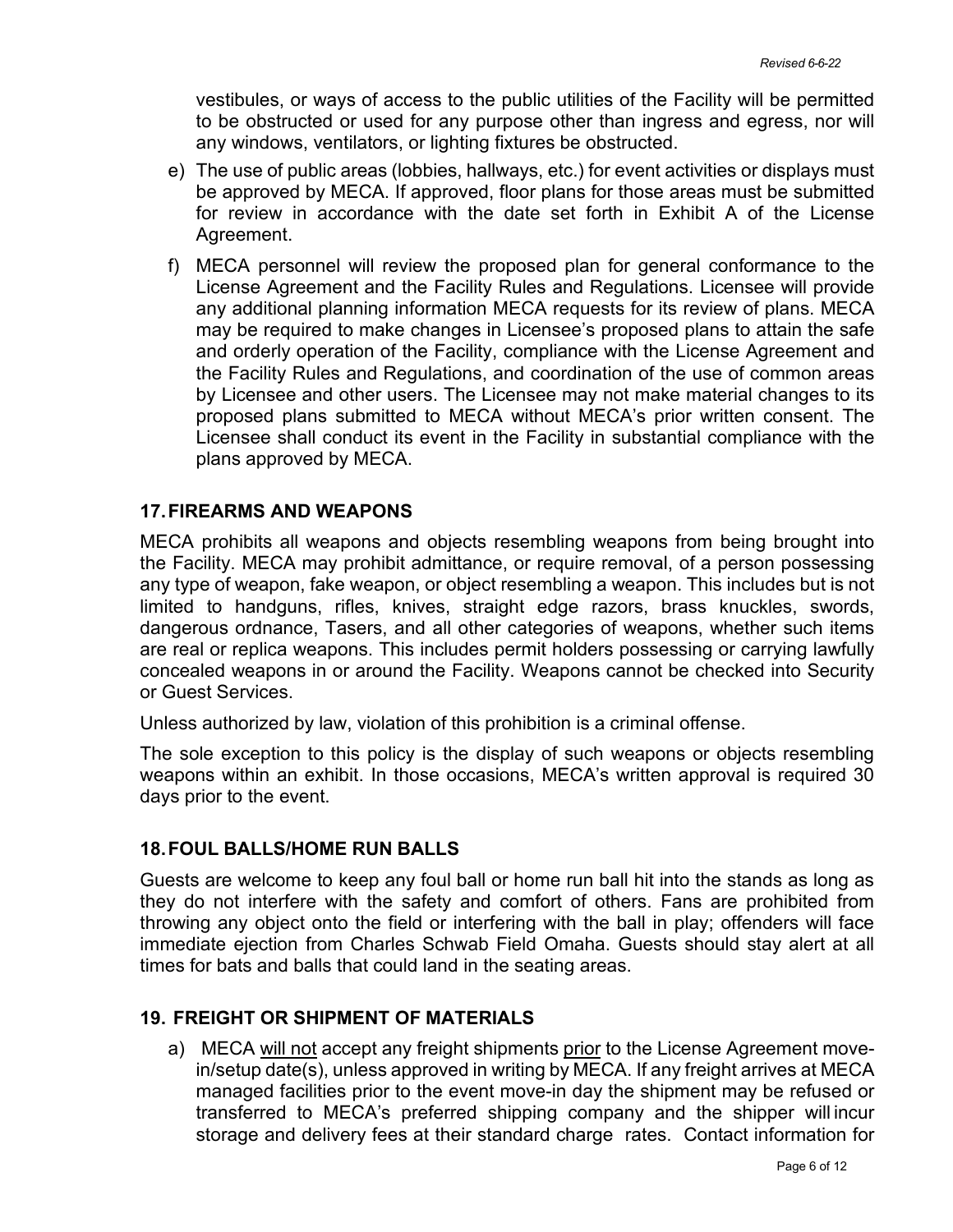package(s) must be clearly labeled on the exterior of the package(s) as follows:

Charles Schwab Field Omaha Name of event, date of event *Phone Number c/o Name of Event Manager, Licensee, Service Contractor* 1200 Mike Fahey Street Omaha, NE 68102

If this information is not clearly visible, the package(s) may be refused rather than transferred to MECA's preferred shipping company, even if the package(s) has arrived within the dates of the License Agreement.

- b) To avoid potential shipment refusal, prior arrangements are to be made with a service contractor or drayage company to handle freight requirements. Anyfreight arriving at MECA managed facilities on the event move-in day without a service contractor or drayage company specified will be handled by MECA's preferred inhouse shipping company. The shipper will incur handling fees at their standard charge rates.
- c) All materials, equipment or freight, sent to a MECA managed facility during contracted move-in must be clearly marked to indicate the intended receiver and the name of the event.
- d) Registration materials, handout literature, or event-related equipment should be directed to the attention of the event manager or the official service contractor
- e) MECA will not accept C.O.D. deliveries.
- f) All materials, equipment and/or freight are to be delivered and removed at the loading dock or event-related entrance, as designated by MECA.

#### **20. GRATUITIES**

MECA prohibits its employees from accepting gifts, gratuities, or other favors fromparties doing business with MECA. The Licensee and its exhibitors should be aware of this rule and refrain from any such activities.

# **21. HAZARDOUS MATERIALS**

- a) Before, during, and after the Licensee's event, the Licensee must handle, transport, remove, and dispose of all hazardous materials (including, but not limited to, open flames, gasoline, hazardous waste, medical waste, hazardous, toxic, and/or regulated substances) in a safe, proper, and lawful manner.
- b) The Licensee must notify MECA at least 90 days prior to the first day of the License Period if the Licensee or one of its service contractors intends to bring hazardous materials in, on, or about the Facility during the License Period. The Licensee must also provide to MECA a copy of the applicable Material SafetyData Sheet (MSDS) for such hazardous material. MECA may also require the Licensee to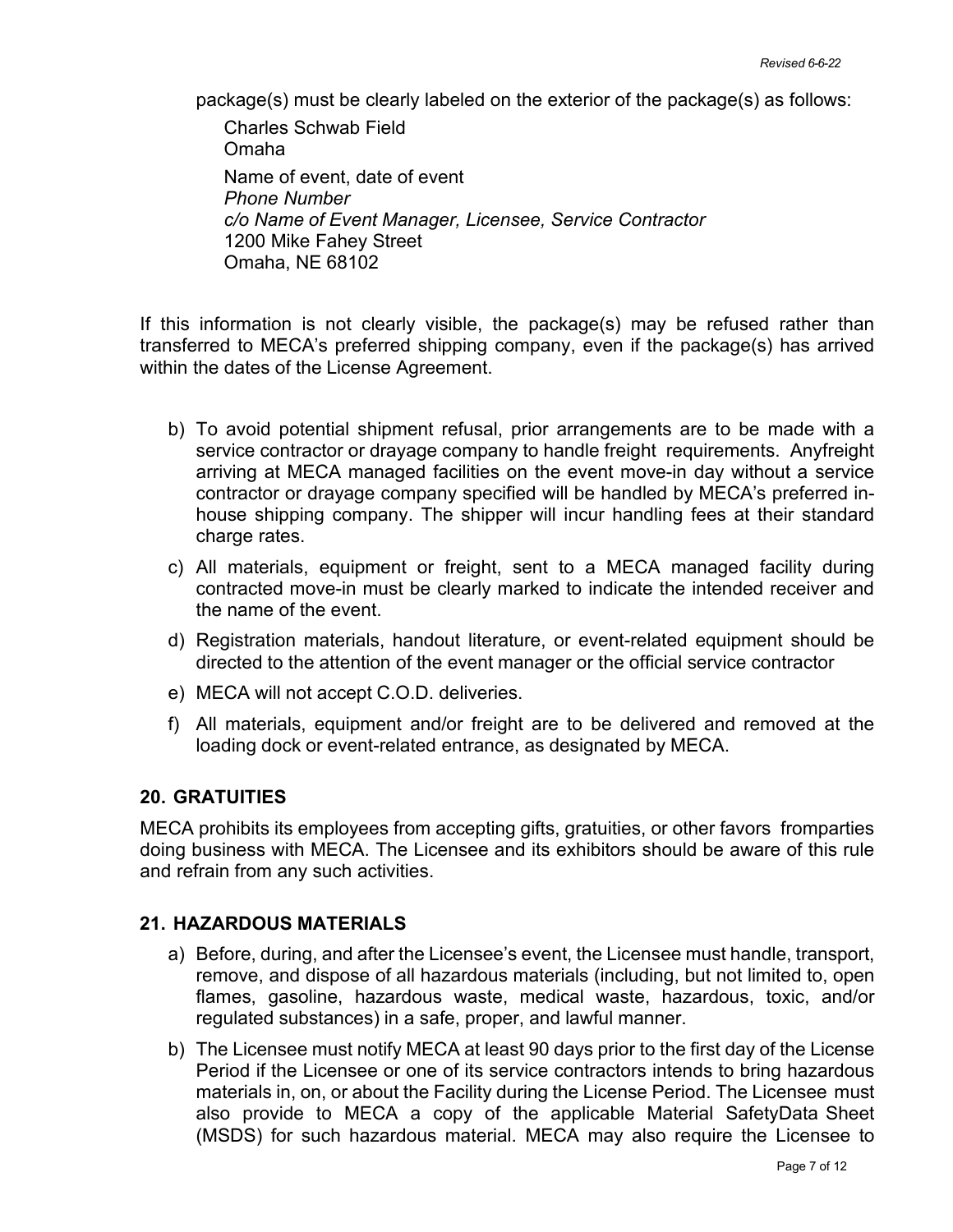implement a plan for handling any releases or threats of release of such hazardous material in, on, under, or about the Facility.

- c) MECA and the City of Omaha Fire Inspections Office must approve the use of any hazardous materials. Examples of these include welding materials, lasers, natural gas, combustible materials and all heat sources. Liquid propane is not allowed in the Facility. Appropriate safety shields and/or other protection must be utilized in all cases where sparks, etc. could cause injury to bystanders. Material-specific fire extinguishers must be present for all hazardous materials.
- d) All required permits and related fees are the responsibility of the Licensee to obtain by working with their MECA Event Coordinator.

## **22. INFORMATION TECHNOLOGY SERVICES**

- Telephone Service
	- i. All lines provide for unlimited local calling.
	- ii. Domestic (US) long distance calls will be billed at the prevailing per minute rate. International calling is available by contacting the MECA Information Technology Department unless otherwise negotiated. International calls will also be billed at the prevailing per minute rate.
	- iii. A non-refundable deposit will be required in advance for long distance access.
	- iv. MECA is not responsible for incompatibility issues with customer or third party equipment.
- Internet Service
	- i. Due to the shared nature of the Facility's broadband internet service, MECA will not be responsible for the security or loss of data, nor does MECA provide any kind of Anti-Virus solution on a private or shared network/VLAN. Private connections such as VLANs are available and listed on the order form.
	- ii. An Intrusion Detection System (IDS) is utilized to monitor the Facility's network. Anyone found attempting to gain access to unauthorized network resources will be disconnected immediately and subject to removal from the building.
	- iii. Wireless networks are strictly forbidden without the express written permission of MECA. If an unauthorized wireless network is found, MECA reserves the right to disconnect the device in order to prevent service disruption to customers utilizing the facility.
	- iv. MECA is not responsible for incompatibility issues with customer or third party equipment.
	- v. High-Speed Internet connectivity provided at the Facility includes web browsing and internet e-mail. Other services (i.e. VPN, Video/Audio Conferencing, Corporate E-Mail access, etc.) must be requested, configured and tested at least two (2) business days prior to the date that the event moves in. Please contact the Information Technology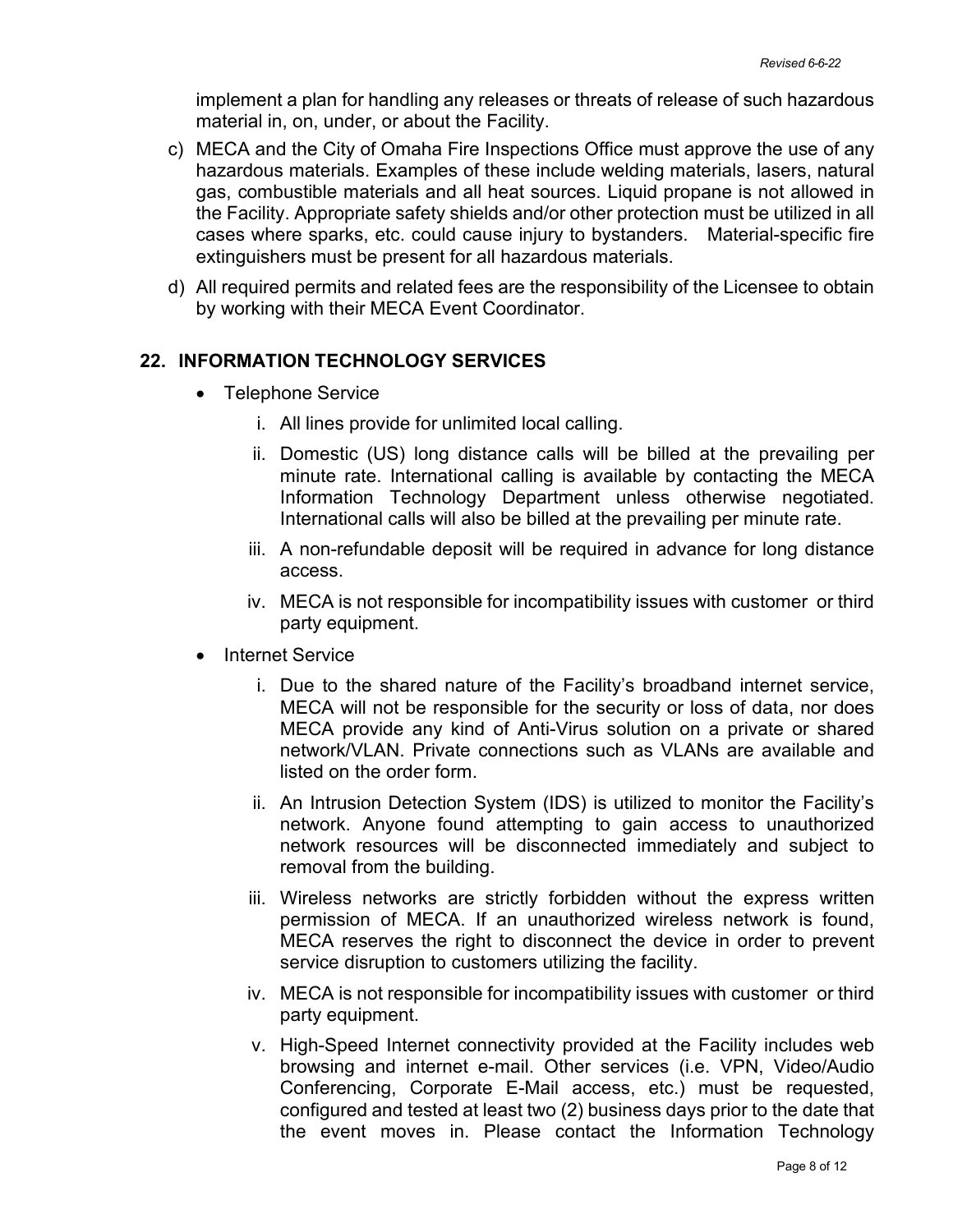Department with any questions or to request additional services.

# **23.INSURANCE REQUIREMENTS**

For all events, Licensees shall provide and maintain in full force and effect, insurance coverage, as listed in the License Agreement. A Certificate of Insurance must be received no later than 14 days prior to the first day of move-in.

# **24. KEYS AND LOCK CHANGES**

- a) Requests for keys or lock changes should be made through the Event Coordinator. All keys must be returned on the final day of the event/move-out.
- b) The number of keys issued, number of lock changes and locks eligible for change are the sole discretion of MECA.
- c) Under no circumstances are keys to be duplicated.
- d) A fee will be charged for lock changes and unreturned keys.

## **25. LOADING DOCKS**

Loading dock bays or areas will be allocated according to event need. MECA personnel assigned to your event will determine assigned space.

## **26. MOTORIZED EQUIPMENT AND VEHICLES**

- a) Authorized MECA personnel will operate all MECA equipment. No persons may authorize the use or transportation of any equipment, furnishing, or other article which is the inventoried property of MECA, for any group, organization, or party of any description or type whatever, to any place or places outside the immediate confines of the Facility.
- b) Service contracts are required to provide all equipment needed for the handling of freight.
- c) The Licensee or Licensee's service contractor is required to ensure that all equipment operated in the Facilities does not drip oil or any other staining solutions. Any vehicle that drips oil or staining solutions will be removed immediately from the Facility.
- d) The Licensee will be charged for any and all costs incurred for cleaning orremoving stains.
- e) No one, other than designated persons of the official service contractor(s) for the Licensee's event, are authorized to operate any motorized cart, lift equipment, etc., of such service contractor outside the facility. All motorized vehicles insidethe Facility must be operated by MECA personnel or MECA's authorized subcontractors.
- f) Any person(s) operating motorized equipment must have a valid driver's license.
- g) Licensee will be charged for any and all costs incurred for cleaning and/or repairs due to damages caused by the Licensee's staff, Licensee's service contractors, and/or vendor's equipment being operated within the Facility and on the MECA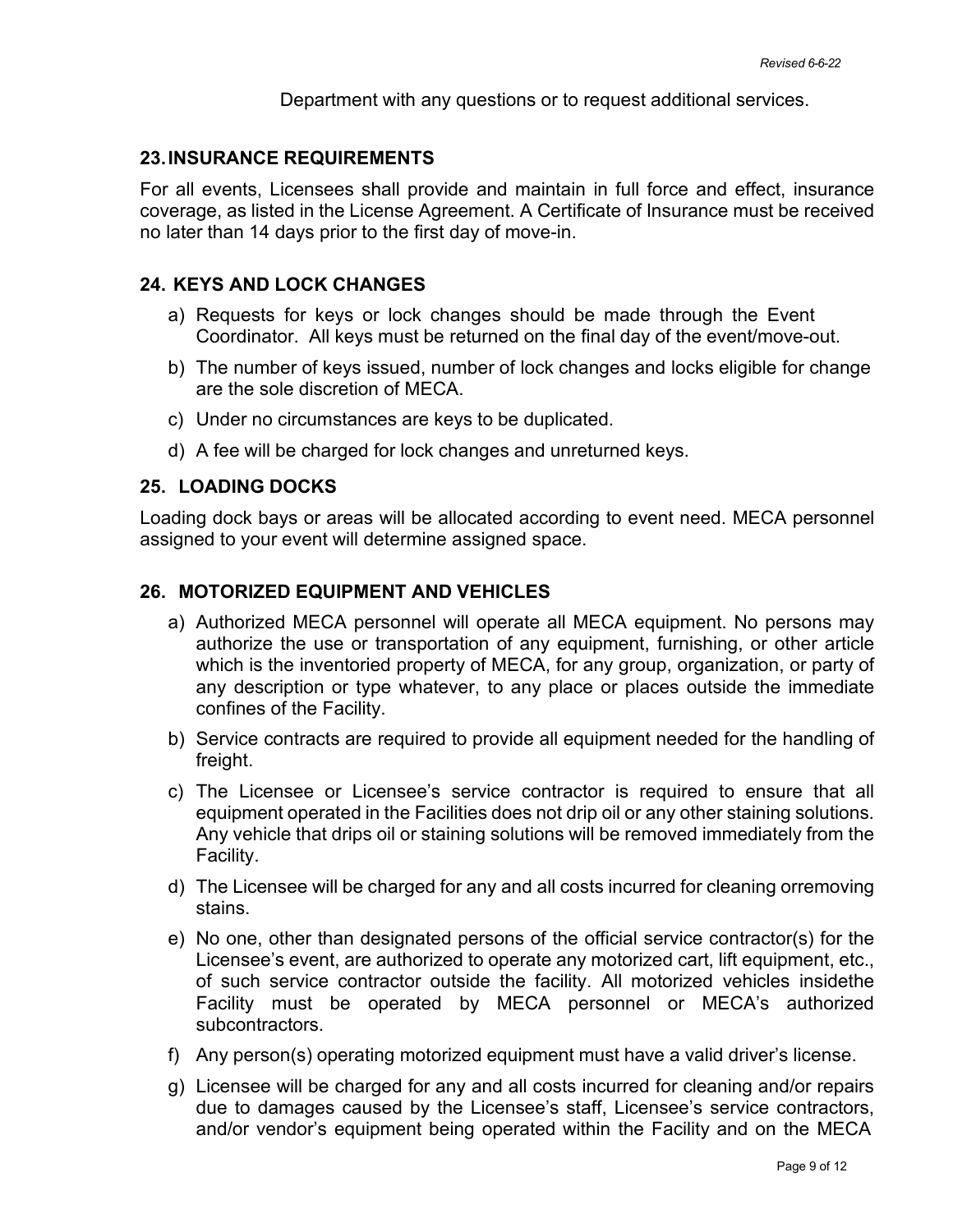grounds (including loading docks and parking lots). Licensee shall reimburse MECA for any replacement costs of property that is damage beyond repair.

- h) Under no circumstances are motorized vehicles to be operated in the Facility without written approval from MECA Management.
- i) Service contractors are required to provide all equipment needed for the handling of freight unless other arrangements have been made with MECA to assist in the handling of freight.
- j) Use of hover boards, Segways and drones is prohibited in the Facility unless approved by MECA prior to the event.

# **27. NO SMOKING POLICY**

Charles Schwab Field Omaha is a smoke-free facility, including but not limited to, electronic cigarettes. Any person who refuses to comply with the policy shall be subject to ejection from the Facility. Outside smoking areas are located outside of any gate. Smokers must stay 20 feet away from the gate entrance.

# **28. OBJECTIONABLE CONDUCT**

Any team member, school representative, invitee, or other person whose conduct is objectionable, disorderly or disruptive to the use of the Facility, as determined by MECA in its sole discretion, may be refused entrance or may be ejected from the Facility.

# **29. PYROTECHNICS**

No pyrotechnics shall be used unless a proper permit is obtained from the Omaha Fire Department, and written authorization from MECA management is obtained. The Licensee may incur an additional cleaning charge.

#### **30. PROJECTILES**

Throwing of projectiles inside the Facility will not be tolerated. Offenders are subject to ejection from the Facility.

#### **31.PROHIBITED AREAS**

Fans are not allowed on the field without the proper credential at any time while in the Facility. If a fan is on the field, they will be arrested, ejected from the Facility, and charged to the fullest extent of the law.

Guests for a private event shall enter through the designated area and be in the space rented for the event. Any guest that is found within an area not being used for the event as determined by MECA in its sole discretion, may be refused entrance or may be ejected from the Facility.

#### **32.RIGGING**

All rigging within the Facility must be approved in advance by MECA. A plan showing location, weight, and intent of rigging must be provided.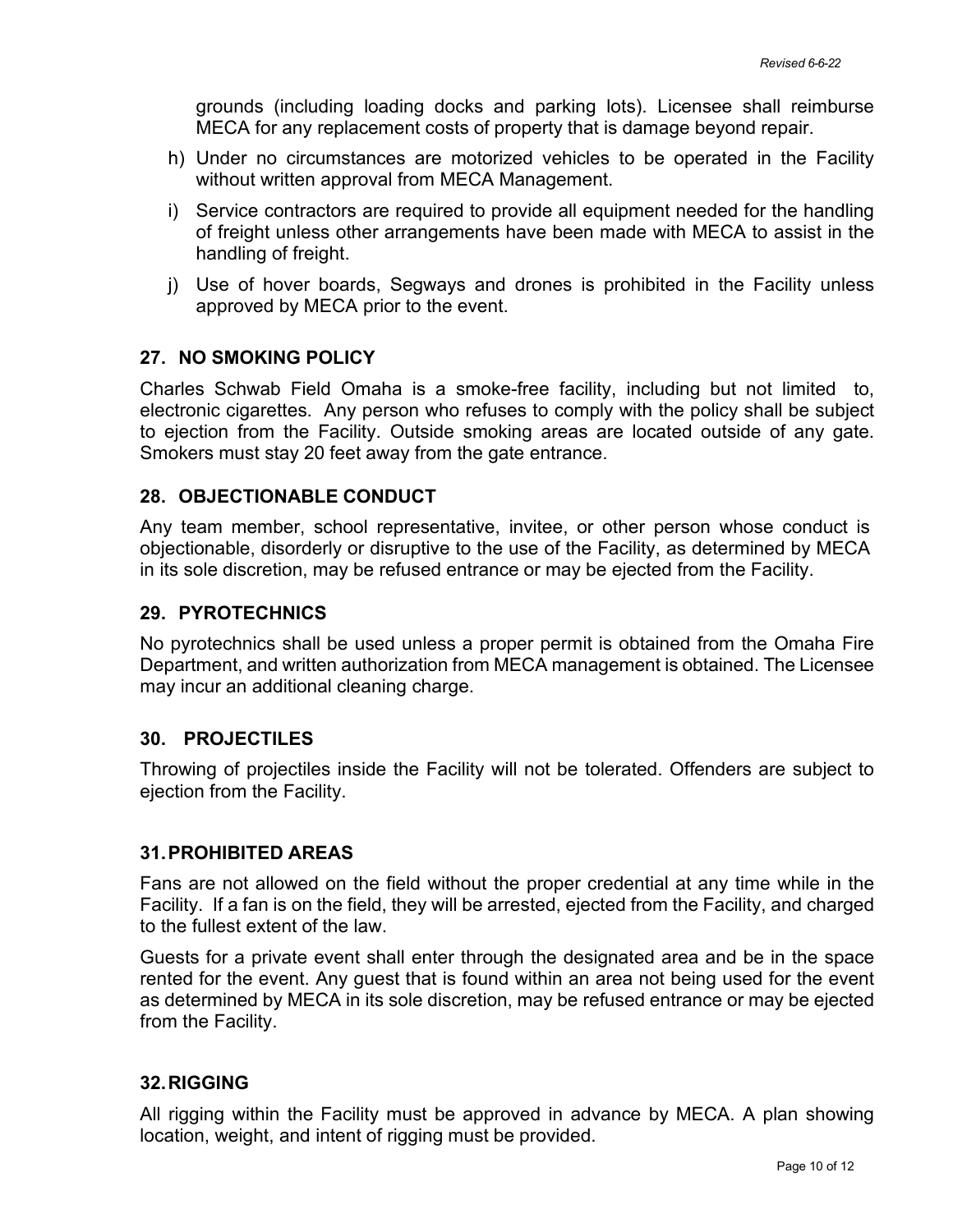# **33.SEARCH AND SEIZURE**

To ensure a safe environment for all patrons, all packages brought into the Facility are subject to search and seizure.

# **34.SPECIAL DECORATIONS, SIGNS AND THEMED MATERIALS**

- a) The location and method of installation of any special decorations or signs mustbe approved by MECA prior to installation.
- b) All special decorations or signs left in the Facility at the conclusion of an event will be considered refuse. All special decorations or signs that the Licensee wants to save must be removed at the conclusion of the event unless arrangements have been made with MECA.
- c) Under no circumstances are adhesive-backed decals to be given away or permitted to be used in the Facility. Any costs incurred by MECA because of the use or removal of these items will be charged to the Licensee.
- d) Use of glitter, confetti or streamers must be approved in advance by MECA. If approved, Licensee will be charged for any extra cleaning required due to use of such decorations.
- e) Banners or signage may not be attached to the exterior of the Facility. Hanging of any interior banners must be approved by MECA management.
- f) MECA personnel will operate the marquee and parking lot displays. MECA will have final approval of all marquee messages. Any expenses incurred will be invoiced to the Licensee.
- g) Game themed activities may require precautionary measures to protect the Facility and its patrons.

# **35. TAPE / ADHESIVE-BACKED MATERIAL**

- a) Tape and adhesive-backed materials are not allowed on the Facility's carpeted surfaces without prior approval by MECA.
- b) Use of tape on any wall surface, glass, or equipment is prohibited (including but not limited to podiums, staging, tables, and chairs).
- c) If MECA approval is obtained, the Licensee and Licensee's service contractor(s) are responsible for the removal of all tape and tape residue from any surface area, including but not limited to the floor, wall surfaces, glass and service equipment. If the Licensee fails to remove tape and tape residue, the Licensee shall reimburse MECA for the costs incurred to remove such tape or residue. If any residue is unable to be removed, Licensee shall reimburse MECA for any replacement costs of damaged property.

# **36. TICKETS / GENERAL ADMISSION / RE-ENTRY**